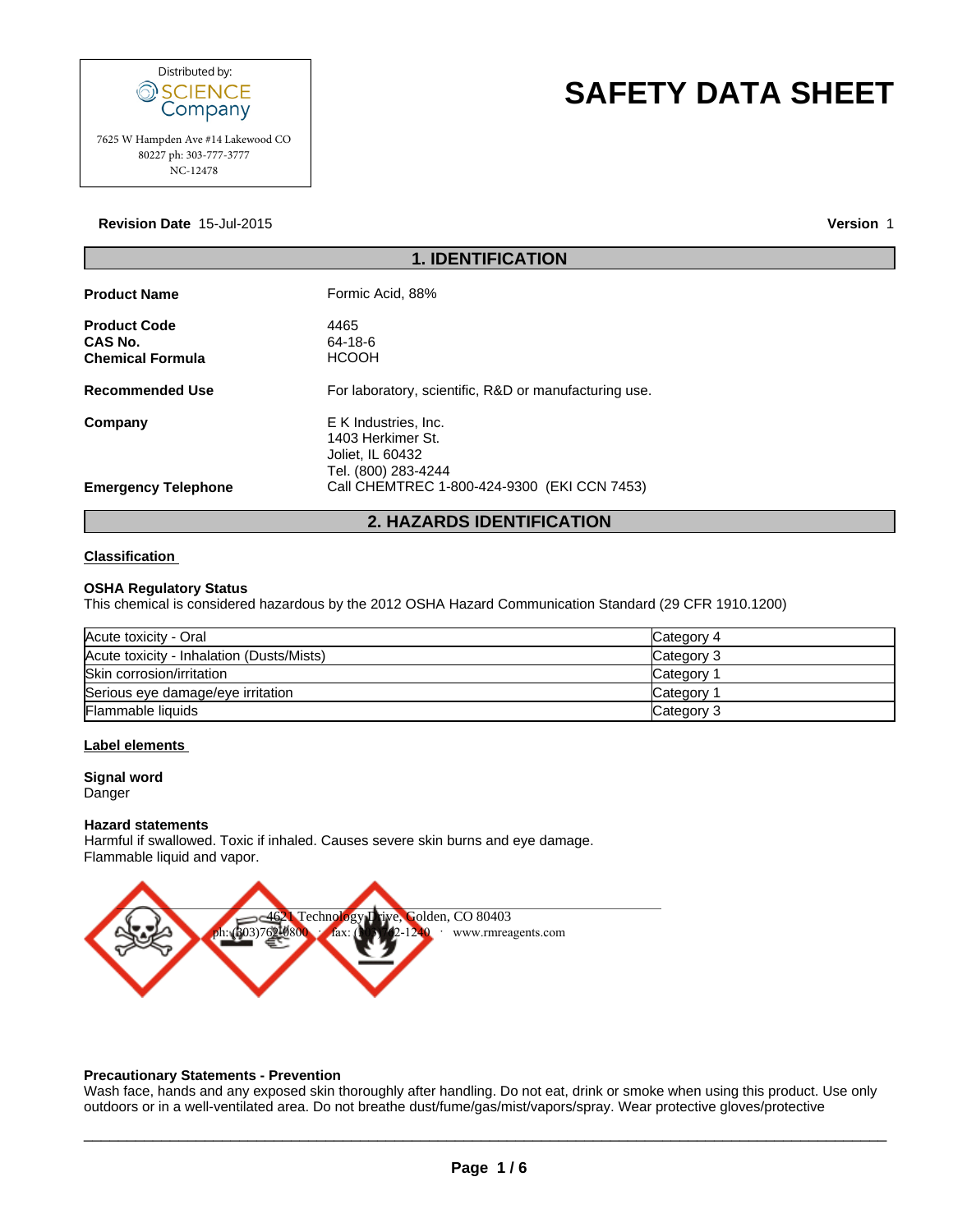clothing/eye protection/face protection. Keep away from heat/sparks/open flames/hot surfaces. — No smoking. Keep container tightly closed. Ground/bond container and receiving equipment. Use explosion-proof electrical/ventilating/lighting/equipment. Use only non-sparking tools. Take precautionary measures against static discharge. Keep cool.

 $\overline{\phantom{a}}$  ,  $\overline{\phantom{a}}$  ,  $\overline{\phantom{a}}$  ,  $\overline{\phantom{a}}$  ,  $\overline{\phantom{a}}$  ,  $\overline{\phantom{a}}$  ,  $\overline{\phantom{a}}$  ,  $\overline{\phantom{a}}$  ,  $\overline{\phantom{a}}$  ,  $\overline{\phantom{a}}$  ,  $\overline{\phantom{a}}$  ,  $\overline{\phantom{a}}$  ,  $\overline{\phantom{a}}$  ,  $\overline{\phantom{a}}$  ,  $\overline{\phantom{a}}$  ,  $\overline{\phantom{a}}$ 

# **Precautionary Statements - Response**

Immediately call a POISON CENTER or doctor/physician.

IF IN EYES: Rinse cautiously with water for several minutes. Remove contact lenses, if present and easy to do. Continue rinsing. Immediately call a POISON CENTER or doctor/physician.

IF ON SKIN (or hair): Remove/Take off immediately all contaminated clothing. Rinse skin with water/shower. Wash contaminated clothing before reuse.

IF INHALED: Remove victim to fresh air and keep at rest in a position comfortable for breathing. Immediately call a POISON CENTER or doctor/physician.

IF SWALLOWED: Call a POISON CENTER or doctor/physician if you feel unwell. Rinse mouth. Do NOT induce vomiting. In case of fire: Use CO2, dry chemical, or foam for extinction.

# **Precautionary Statements - Storage**

Store in a well-ventilated place. Keep container tightly closed. Store locked up.

# **Precautionary Statements - Disposal**

Dispose of contents/container to an approved waste disposal plant.

# **3. COMPOSITION/INFORMATION ON INGREDIENTS**

| <b>Thomine</b><br>∣ Name<br>.<br>ннса | CA.<br>5 NO.                 | $^{\circ}$<br>٠,                        |
|---------------------------------------|------------------------------|-----------------------------------------|
| ∙ormic<br>acid                        | $\overline{4}$ O<br>-64<br>. | $-$<br>$\sim$<br>n-ur<br>- ت<br>$\cdot$ |

# **4. FIRST AID MEASURES**

# **Description of first aid measures**

| Eye contact         | Immediately flush with plenty of water for at least 15 minutes, separating eyelids<br>occasionally. Remove contact lenses if present. Get immediate medical attention.                                                                      |
|---------------------|---------------------------------------------------------------------------------------------------------------------------------------------------------------------------------------------------------------------------------------------|
| <b>Skin contact</b> | Immediately flush skin with plenty of water for at least 15 minutes while removing<br>contaminated clothing and shoes. Seek immediate medical attention/advice.                                                                             |
| <b>Inhalation</b>   | Remove to fresh air. If not breathing, give artificial respiration. If breathing is difficult, give<br>oxygen. Get immediate medical attention.                                                                                             |
| <b>Ingestion</b>    | Do NOT induce vomiting unless instructed to do so by medical personnel. If conscious,<br>rinse mouth and give several glasses of water to drink. Never give anything by mouth to an<br>unconscious person. Get immediate medical attention. |
|                     |                                                                                                                                                                                                                                             |

# **Most important symptoms and effects, both acute and delayed**

# **Symptoms Causes severe skin burns and eye damage. If inhaled, may cause breathing difficulties.**

 $\overline{\phantom{a}}$  ,  $\overline{\phantom{a}}$  ,  $\overline{\phantom{a}}$  ,  $\overline{\phantom{a}}$  ,  $\overline{\phantom{a}}$  ,  $\overline{\phantom{a}}$  ,  $\overline{\phantom{a}}$  ,  $\overline{\phantom{a}}$  ,  $\overline{\phantom{a}}$  ,  $\overline{\phantom{a}}$  ,  $\overline{\phantom{a}}$  ,  $\overline{\phantom{a}}$  ,  $\overline{\phantom{a}}$  ,  $\overline{\phantom{a}}$  ,  $\overline{\phantom{a}}$  ,  $\overline{\phantom{a}}$ 

# **5. FIRE-FIGHTING MEASURES**

# **Suitable extinguishing media**

Water spray (fog) Carbon dioxide (CO2) Dry chemical Foam

# **Specific hazards arising from the chemical**

No information available.

**Hazardous combustion products**Carbon monoxide. Carbon dioxide (CO2).

# **Protective equipment and precautions for firefighters**

Firefighters should wear self-contained breathing apparatus with full facepiece operated in pressure-demand or other positive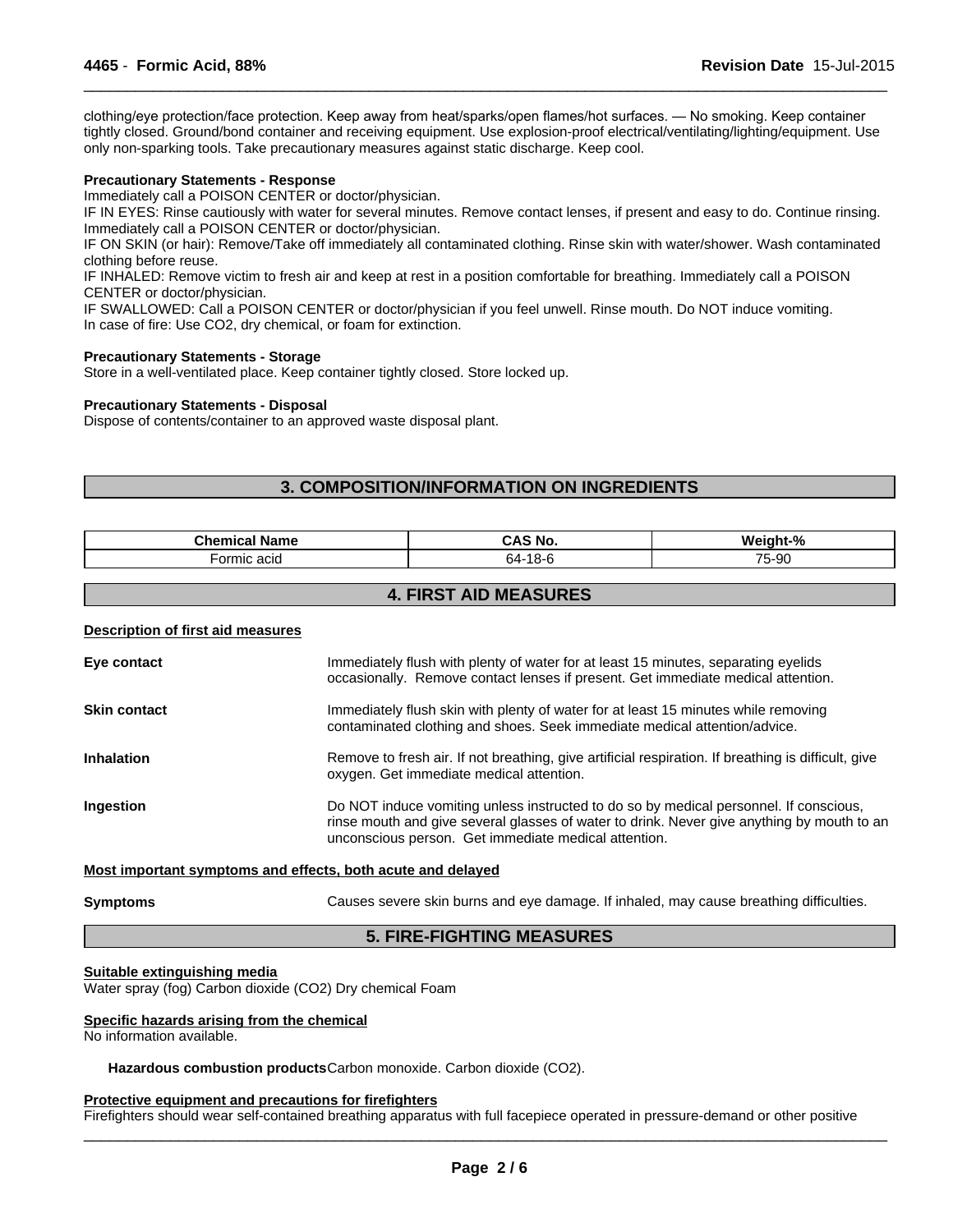| 4465 - Formic Acid, 88%                                             |                         |                                                                                                                                                                                         |                                                 | Revision Date 15-Jul-2015                           |
|---------------------------------------------------------------------|-------------------------|-----------------------------------------------------------------------------------------------------------------------------------------------------------------------------------------|-------------------------------------------------|-----------------------------------------------------|
| pressure mode.                                                      |                         |                                                                                                                                                                                         |                                                 |                                                     |
| <b>NFPA</b>                                                         | <b>Health hazards 3</b> | Flammability 2                                                                                                                                                                          | Instability 0                                   | <b>Physical and Chemical</b><br><b>Properties -</b> |
|                                                                     |                         | <b>6. ACCIDENTAL RELEASE MEASURES</b>                                                                                                                                                   |                                                 |                                                     |
| Personal precautions, protective equipment and emergency procedures |                         |                                                                                                                                                                                         |                                                 |                                                     |
| <b>Personal precautions</b>                                         |                         | Use personal protective equipment as required. Avoid contact with skin, eyes or clothing.<br>Ensure adequate ventilation, especially in confined areas. Remove all sources of ignition. |                                                 |                                                     |
| Methods and material for containment and cleaning up                |                         |                                                                                                                                                                                         |                                                 |                                                     |
| <b>Methods for containment</b>                                      |                         | Prevent further leakage or spillage if safe to do so.                                                                                                                                   |                                                 |                                                     |
| Methods for cleaning up                                             |                         | Absorb spill with inert material, scoop up and containerize for disposal.                                                                                                               |                                                 |                                                     |
|                                                                     |                         | 7. HANDLING AND STORAGE                                                                                                                                                                 |                                                 |                                                     |
| <b>Precautions for safe handling</b>                                |                         | Handle in accordance with good industrial hygiene and safety practice.<br>Use personal protective equipment as required                                                                 |                                                 |                                                     |
| <b>Storage Conditions</b>                                           |                         | Keep containers tightly closed in a dry, cool and well-ventilated place.                                                                                                                |                                                 |                                                     |
| Incompatible materials                                              |                         | Strong acids. Strong oxidizing agents. Metals and metal oxides.                                                                                                                         |                                                 |                                                     |
|                                                                     |                         |                                                                                                                                                                                         | <b>8. EXPOSURE CONTROLS/PERSONAL PROTECTION</b> |                                                     |
|                                                                     |                         |                                                                                                                                                                                         |                                                 |                                                     |
| <b>Occupational exposure limits</b>                                 |                         |                                                                                                                                                                                         |                                                 |                                                     |

 $\_$  ,  $\_$  ,  $\_$  ,  $\_$  ,  $\_$  ,  $\_$  ,  $\_$  ,  $\_$  ,  $\_$  ,  $\_$  ,  $\_$  ,  $\_$  ,  $\_$  ,  $\_$  ,  $\_$  ,  $\_$  ,  $\_$  ,  $\_$  ,  $\_$  ,  $\_$  ,  $\_$  ,  $\_$  ,  $\_$  ,  $\_$  ,  $\_$  ,  $\_$  ,  $\_$  ,  $\_$  ,  $\_$  ,  $\_$  ,  $\_$  ,  $\_$  ,  $\_$  ,  $\_$  ,  $\_$  ,  $\_$  ,  $\_$  ,

# **Occupational exposure limits Chemical Name ACGIH TLV OSHA PEL NIOSH IDLH** Formic acid 64-18-6 STEL: 10 ppm TWA: 5 ppm TWA: 5 ppm TWA:  $9 \text{ mg/m}^3$ (vacated) TWA: 5 ppm (vacated) TWA: 9 mg/m<sup>3</sup> IDLH: 30 ppm TWA: 5 ppm TWA:  $9 \text{ mg/m}^3$ **Appropriate engineering controls Engineering Controls** Emergency showers, eyewash stations, ventilation systems. **Individual protection measures, such as personal protective equipment Eye/face protection** Wear safety glasses with side shields (or goggles). Face protection shield. **Skin and body protection** Wear protective gloves and protective clothing. **Respiratory protection** If exposure limits are exceeded or irritation is experienced, NIOSH/MSHA approved respiratory protection should be worn. Positive-pressure supplied air respirators may be required for high airborne contaminant concentrations. Respiratory protection must be provided in accordance with current local regulations. **General Hygiene Considerations** Handle in accordance with good industrial hygiene and safety practice. Emergency showers, eyewash stations, ventilation systems.<br> **9. Alternation and a personal protective equipment**<br>
Wear safety glasses with side shields (or goggles). Face protection shield.<br>
Wear protective gloves and prote

# **Information on basic physical and chemical properties**

| <b>Physical state</b> | Liauid                   |
|-----------------------|--------------------------|
| Appearance            | Clear, colorless         |
| Odor                  | Pungent                  |
| <b>Odor threshold</b> | No information available |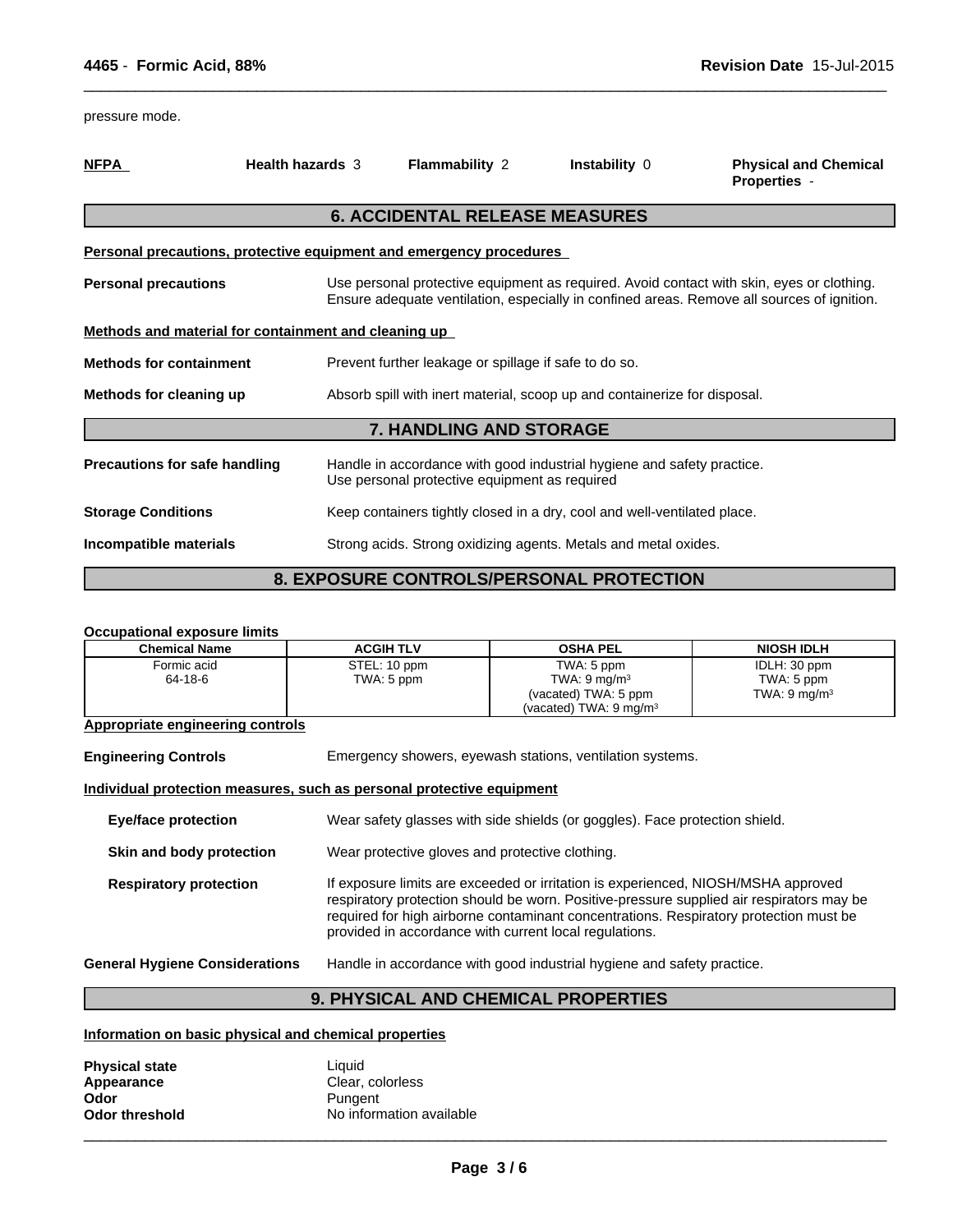| рH<br>Melting point / freezing point<br>Boiling point / boiling range<br><b>Flash point</b><br><b>Evaporation rate</b><br>Flammability (solid, gas)<br><b>Flammability Limit in Air</b> | No information available<br>No information available<br>$100 \text{ C}$<br>48 C<br>No information available<br>No information available |
|-----------------------------------------------------------------------------------------------------------------------------------------------------------------------------------------|-----------------------------------------------------------------------------------------------------------------------------------------|
| <b>Upper flammability limit:</b>                                                                                                                                                        | 57%                                                                                                                                     |
| Lower flammability limit:                                                                                                                                                               | 18%                                                                                                                                     |
| Vapor pressure                                                                                                                                                                          | No information available                                                                                                                |
| Vapor density                                                                                                                                                                           | No information available                                                                                                                |
| <b>Relative density</b>                                                                                                                                                                 | No information available                                                                                                                |
| <b>Water solubility</b>                                                                                                                                                                 | Miscible with water                                                                                                                     |
| Solubility in other solvents                                                                                                                                                            | No information available                                                                                                                |
| <b>Partition coefficient</b>                                                                                                                                                            | No information available                                                                                                                |
| <b>Autoignition temperature</b>                                                                                                                                                         | 520 C                                                                                                                                   |
| <b>Decomposition temperature</b>                                                                                                                                                        | No information available                                                                                                                |
| <b>Kinematic viscosity</b>                                                                                                                                                              | No information available                                                                                                                |
|                                                                                                                                                                                         |                                                                                                                                         |
|                                                                                                                                                                                         | <b>10. STABILITY AND REACTIVITY</b>                                                                                                     |
|                                                                                                                                                                                         |                                                                                                                                         |
| <b>Stability</b>                                                                                                                                                                        | Stable under recommended storage conditions.                                                                                            |

 $\_$  ,  $\_$  ,  $\_$  ,  $\_$  ,  $\_$  ,  $\_$  ,  $\_$  ,  $\_$  ,  $\_$  ,  $\_$  ,  $\_$  ,  $\_$  ,  $\_$  ,  $\_$  ,  $\_$  ,  $\_$  ,  $\_$  ,  $\_$  ,  $\_$  ,  $\_$  ,  $\_$  ,  $\_$  ,  $\_$  ,  $\_$  ,  $\_$  ,  $\_$  ,  $\_$  ,  $\_$  ,  $\_$  ,  $\_$  ,  $\_$  ,  $\_$  ,  $\_$  ,  $\_$  ,  $\_$  ,  $\_$  ,  $\_$  ,

| <b>Kinematic viscosity</b>                                              | No information available                                                |  |
|-------------------------------------------------------------------------|-------------------------------------------------------------------------|--|
|                                                                         |                                                                         |  |
|                                                                         | <b>10. STABILITY AND REACTIVITY</b>                                     |  |
|                                                                         |                                                                         |  |
| <b>Stability</b>                                                        | Stable under recommended storage conditions.                            |  |
| <b>Possibility of Hazardous Reactions</b> None under normal processing. |                                                                         |  |
| <b>Conditions to avoid</b>                                              | Extremes of temperature and direct sunlight                             |  |
| Incompatible materials                                                  | Strong acids. Strong oxidizing agents. Metals and metal oxides.         |  |
|                                                                         | Hazardous Decomposition Products Carbon monoxide. Carbon dioxide (CO2). |  |
|                                                                         | <b>11. TOXICOLOGICAL INFORMATION</b>                                    |  |
| Information on likely routes of exposure                                |                                                                         |  |
| Inhalation                                                              | Toxic by inhalation. Causes burns.                                      |  |

# **Information on likely routes of exposure**

| Toxic by inhalation. Causes burns.                                                                                         |
|----------------------------------------------------------------------------------------------------------------------------|
| Corrosive to the eyes and may cause severe damage including blindness.                                                     |
| Contact causes severe skin irritation and burns.                                                                           |
| Harmful if swallowed. Ingestion causes severe swelling, severe damage to the delicate<br>tissue and danger of perforation. |
|                                                                                                                            |

| <b>Chemical Name</b> | Oral LD50                                                                | <b>Dermal LD50</b> | <b>Inhalation LC50</b>                                                        |
|----------------------|--------------------------------------------------------------------------|--------------------|-------------------------------------------------------------------------------|
| Formic acid          | Rat<br>$\overline{\phantom{a}}$<br>730 ma/ka<br>$\overline{\phantom{0}}$ |                    | $15 \text{ min}$<br>Rat<br>.5 g/m $^{\circ}$<br>$\overline{\phantom{0}}$<br>= |
| 64-18-6              |                                                                          |                    |                                                                               |

# **Information on toxicological effects**

.

# **Delayed and immediate effects as well as chronic effects from short and long-term exposure**

| <b>Sensitization</b>   | No information available.                                                            |
|------------------------|--------------------------------------------------------------------------------------|
| Germ cell mutagenicity | No information available.                                                            |
| Carcinogenicity        | This chemical does not contain any carcinogens or potential carcinogens as listed by |
|                        | ACGIH, OSHA, IARC or NTP                                                             |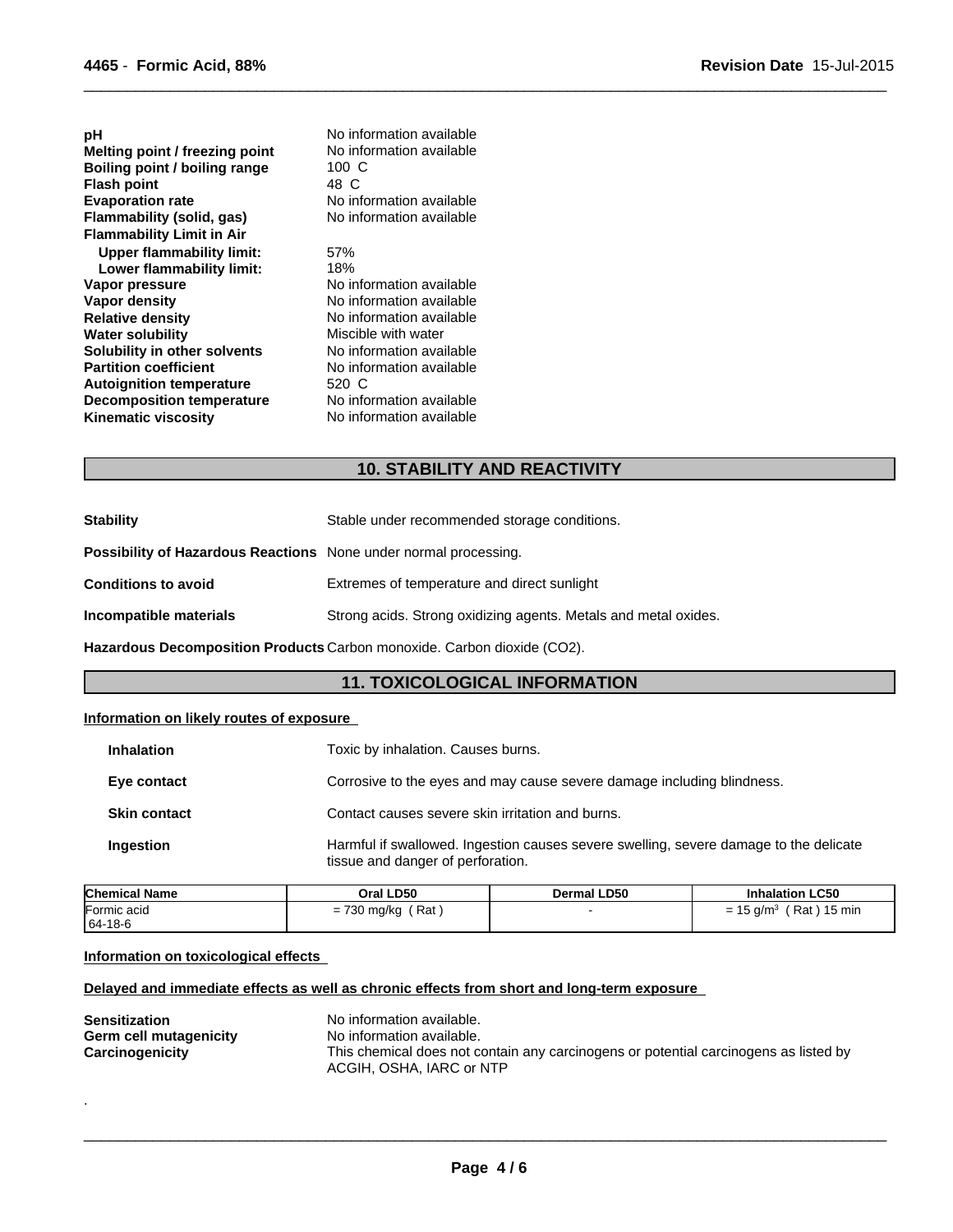# **12. ECOLOGICAL INFORMATION**

 $\overline{\phantom{a}}$  ,  $\overline{\phantom{a}}$  ,  $\overline{\phantom{a}}$  ,  $\overline{\phantom{a}}$  ,  $\overline{\phantom{a}}$  ,  $\overline{\phantom{a}}$  ,  $\overline{\phantom{a}}$  ,  $\overline{\phantom{a}}$  ,  $\overline{\phantom{a}}$  ,  $\overline{\phantom{a}}$  ,  $\overline{\phantom{a}}$  ,  $\overline{\phantom{a}}$  ,  $\overline{\phantom{a}}$  ,  $\overline{\phantom{a}}$  ,  $\overline{\phantom{a}}$  ,  $\overline{\phantom{a}}$ 

# **Ecotoxicity**

| <b>Chemical Name</b> | Algae/aguatic plants             | Fish                          | Crustacea                      |
|----------------------|----------------------------------|-------------------------------|--------------------------------|
| Formic acid          | 25: 96 h Desmodesmus subspicatus | 175: 24 h Lepomis macrochirus | 120: 48 h Daphnia magna mg/L   |
| 64-18-6              | mg/L EC50 26.9: 72 h             | mg/L LC50 static              | EC50 138 - 165.6: 48 h Daphnia |
|                      | Desmodesmus subspicatus mg/L     |                               | magna mg/L EC50 Static         |
|                      | EC50                             |                               |                                |

# **Persistence and degradability**

No information available.

# **Bioaccumulation**

No information available.

| <b>Chemical Name</b> | <b>Partition coefficient</b> |
|----------------------|------------------------------|
| Formic acid          | $-0.54$                      |
| 64-18-6              |                              |

**Other adverse effects** No information available

# **13. DISPOSAL CONSIDERATIONS**

# **Waste treatment methods**

**Disposal of wastes** Disposal should be in accordance with applicable regional, national and local laws and regulations.

**Contaminated packaging** Do not reuse container. Emptied containers may contain residue. Continue to follow label warnings after container is emptied.

| <b>Chemical Name</b> | <b>RCRA</b> | <b>RCRA</b><br>→ Basis for L<br>Listino | <b>RCRA - D Series Wastes</b> | <b>U Series Wastes</b><br><b>RCRA-L</b> |
|----------------------|-------------|-----------------------------------------|-------------------------------|-----------------------------------------|
| Formic acid          | U123        | ı waste streams:<br>Included in         |                               | U123                                    |
| 64-18-6              |             | K010<br>K009.                           |                               |                                         |

| <b>Chemical Name</b> | California<br>a Hazardous Waste Status |
|----------------------|----------------------------------------|
| ormic acid           | Toxic                                  |
| 64-18-6              | corrosive.                             |

# **14. TRANSPORT INFORMATION**

Transportation information is provided as a general reference only and may not be applicable in all situations. This information applies to non-bulk shipments only. Per 49 CFR §173.22, it is the shipper's responsibility to ensure that all materials are properly packaged, classified and labeled prior to shipment.

**DOT** 

| UN/ID no.<br>Proper shipping name<br><b>Hazard Class</b><br><b>Subsidiary class</b><br><b>Packing Group</b> | UN 1779<br>Formic acid<br>8<br>3   |  |
|-------------------------------------------------------------------------------------------------------------|------------------------------------|--|
| IATA<br>UN/ID no.<br>Proper shipping name<br><b>Hazard Class</b>                                            | <b>UN 1779</b><br>Formic acid<br>8 |  |
| <b>Subsidiary hazard class</b><br><b>Packing Group</b>                                                      | 3                                  |  |

 $\overline{\phantom{a}}$  ,  $\overline{\phantom{a}}$  ,  $\overline{\phantom{a}}$  ,  $\overline{\phantom{a}}$  ,  $\overline{\phantom{a}}$  ,  $\overline{\phantom{a}}$  ,  $\overline{\phantom{a}}$  ,  $\overline{\phantom{a}}$  ,  $\overline{\phantom{a}}$  ,  $\overline{\phantom{a}}$  ,  $\overline{\phantom{a}}$  ,  $\overline{\phantom{a}}$  ,  $\overline{\phantom{a}}$  ,  $\overline{\phantom{a}}$  ,  $\overline{\phantom{a}}$  ,  $\overline{\phantom{a}}$